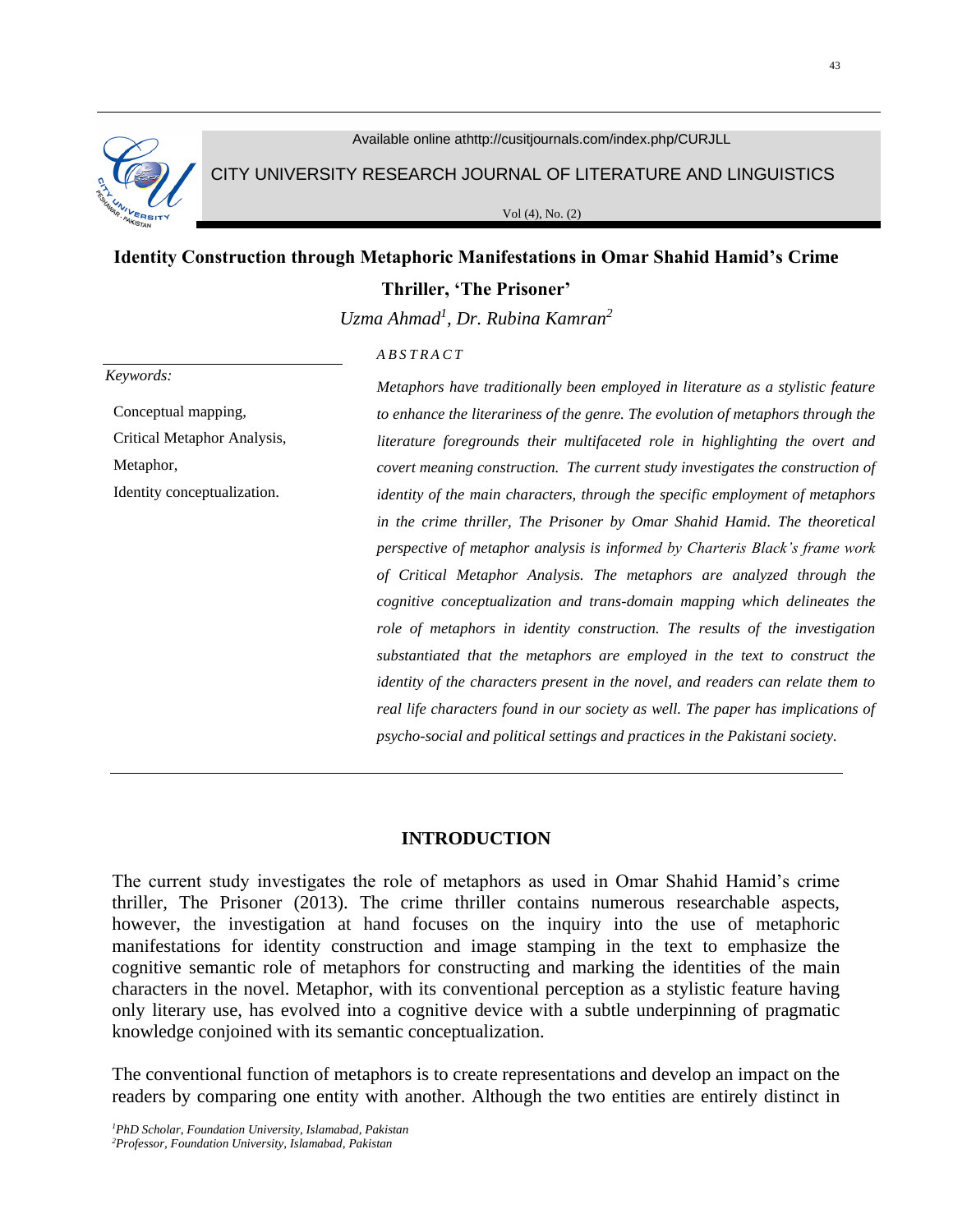their qualities yet the underlying meaning is mapped with each other to give the readers conceptual clarity. The metaphor transfers a significant quality of one entity to the other. This exchange of quality from one to the other entity constructs a new meaning of the existing concept or the situation. While highlighting the importance of metaphors in meaning construction, Eldin (2014) points at the etymology of the word and observes that metaphor is a compound of two Greek words, i.e. Meta meaning with or beyond and phor or phere, meaning carrying. Hence, the word metaphor suggests the imprints of one thought or an identity carrying forward to another level or thought process. The metaphors actually replace and substantiate the use of the longer explanations while comparing two dissimilar objects, events or people. The conceptualization of metaphors allows the readers to imagine and sometimes even feel the undercurrent meaning or referred phenomenon and transcend the general and common literal meaning. Metaphors invigorate the imagination of the readers and hence enable them to gauge the in-depth meaning of the text.

Black (2004) while considering metaphor as, "a figure of speech that is typically used in persuasion …because it represents a novel way of viewing the world that offers some fresh insight." further explains the conventional metaphor and highlights its importance in meaning making through comparison of two diverse elements. The specific components of the conventional metaphor include 'the original context (or tenor), that with which it is compared (the vehicle) and the basis for such a comparison (the grounds). He also mentions the vagueness that is sometimes associated with the term metaphor. He opines that at times it is difficult to understand the meaning when the metaphor is used for some linguistic element. It creates confusion, whether it refers to the 'tenor' and 'vehicle' or to the 'ground' itself. This signifies that, 'the linguistic outcome' can be misrepresented and understood with the process of conceptual comprehension (Black, 2004, p.7).

According to Lakoff (1993), metaphors are "categorized by a huge system of cross-domain mappings, and this system is made use of in novel metaphors" (Lakoff, 1993, p.203). The source domain being the referred matter and the target domain is the referral presence. He further observes that the metaphor inquiry seeks to investigate the predominant system that governs our comprehension of the cognitively "abstract" ideas, proceeded by "abstract reasoning". The concepts related to, "…. time, quantity, state, change, action, cause, purpose, means, modality, and even concept of a category." (Lakoff, 1993, p.212). He impresses upon the nature of metaphor as being 'conceptual' rather than to be thought of as merely an element of the discourse.

# **Aims and Objectives**

This study aims to:

- Explore metaphoric manifestations in the selected text 'The Prisoner' by Omar Shahid Hamid
- Highlight identity construction through metaphoric manifestations in the selected text

## **LITERATURE REVIEW**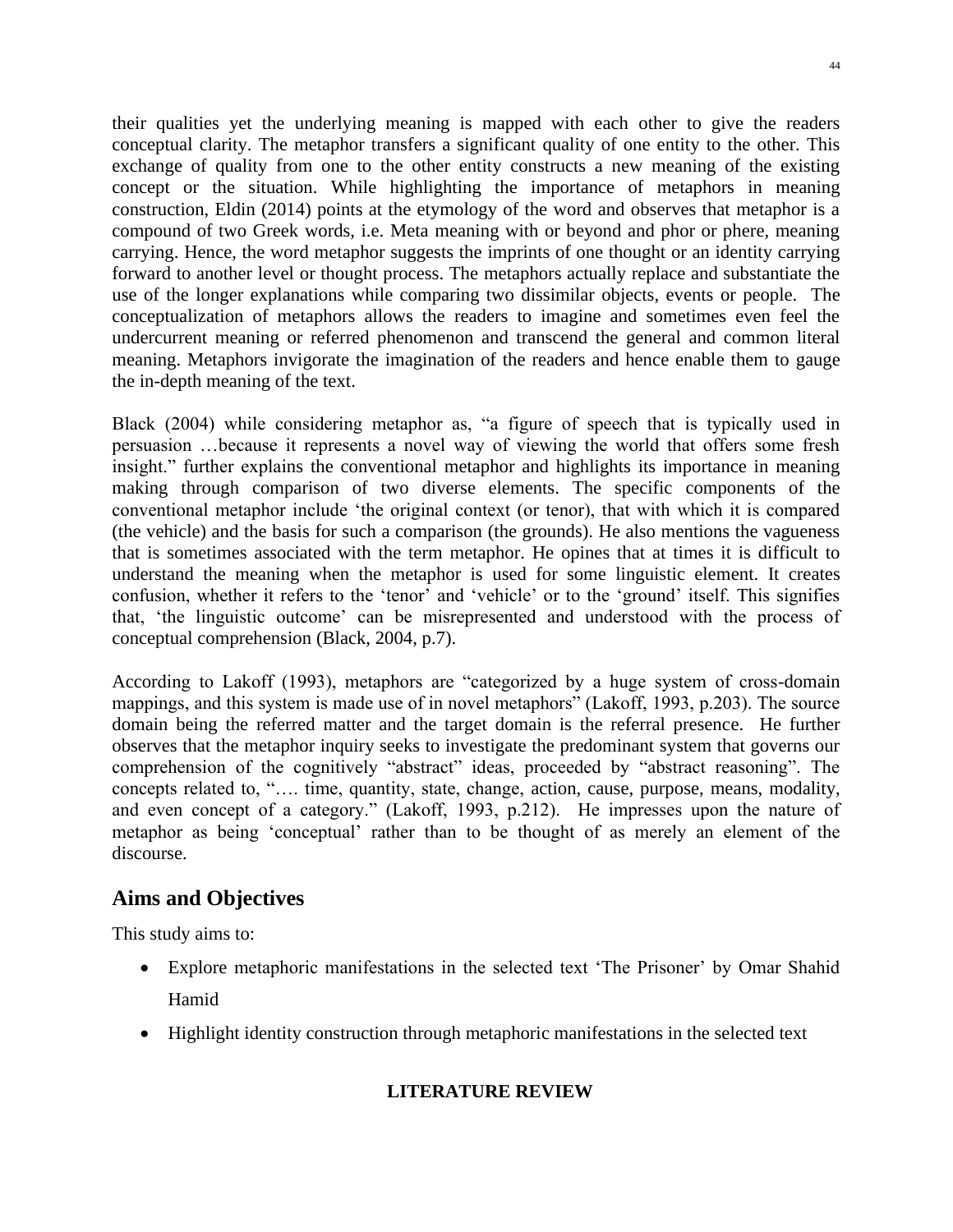The use of metaphor has been extensively explored by several researchers from multidimensional angles. Ortony (1993) quotes Aristotle and observes that he was interested in the study of the relationship between metaphor and language and the role of metaphor in communication. He believes that understanding of metaphor leads to the creation of a novel concept and thought process. Metaphor creation involves intersecting the two apparently diverse concepts and trying to establish commonality which is conceptualization of the idea that is referred to. Each mapping is a fixed set of ontological correspondence, between entities in a source domain and entities in a target domain.

Black (2004) discusses the nature of metaphor as a rhetoric tool rather than just a linguistic feature that aims to convey a specific meaning and explains the cognizance of metaphor inquiry from a novel perspective which answers the understanding of abstract qualities of thought processes. He identifies the metaphor as a strong ontological device which does not merely serve the purpose of explanation of things or concepts rather it also communicates a moral and even emotional view. He stresses that the understanding of the metaphors is not only on the ontological level rather it is connected with the situational knowledge that surrounds the occurrence of the events. Black's (2004) framework involves, using "the presence of incongruity or semantic tension – either at linguistic, pragmatic or cognitive levels – resulting from a shift in domain use" as a guiding criterion for the identification of a metaphor. The identification, then, follows a process of studying the frequency of use which leads the cognition through the metaphoric expressions(Black, 2004, p.35). Goatly (1997) explains that, "Metaphor occurs when a unit of discourse is used to refer unconventionally to an object, process or concept, or colligates in an unconventional way." (Goatly, 1997, p.8). Steen (2007) argues that indirect comparison is just the only singular aspect of comparison through metaphors. In a less traditional explanation of metaphor, the 'cross-domain' mapping can be achieved through direct comparison in cognitive linguistics. The conceptual level of analysis involves indirect comparison to achieve cognitive comprehension of the concept. Izwaini (2003) through a corpus-based study of metaphor in information technology, asserts that the semantic quality of the metaphor provides a very structured device for the explanation of numerous scientific realms. In logical and specialized jargon, lexical items of general language are metaphorically used to frame an uncommon language jargon. Metaphor plays a significant role in scientific discourse while transforming it into scientific conceptions. The figurative aspect of metaphor is utilized to forward a model to understand scientific facts, theories and concepts. At this point, metaphor in science and technology moves rather into terminology and specialized language.

Mohammad (2012) uses the frame work of Black's (2014) theory of Critical Metaphor Analysis to investigate and categorize the metaphors pertaining to nature. The research interprets, explains and highlights the specific nature and usage of the metaphors, and observes that various metaphors are used in the Quran as credible sources to convince the masses to have faith in God Almighty. Arhens (2012) investigates the specific use of metaphors in linguistics, Social Sciences and Humanities and highlights the importance of metaphors in understanding and internalizing the emotions, feelings and attitudes of the people through a very deep and effective lens. Eldin (2014) using Black's (2014) frame work of metaphor analysis, studies the metaphors used in the Holy Quran. Through a thorough and detailed categorization and analysis of the metaphors from nature in the Holy Quran, the researcher highlights the unique employment of metaphors as a means of maximizing readers' understanding. The hypothesis underlying this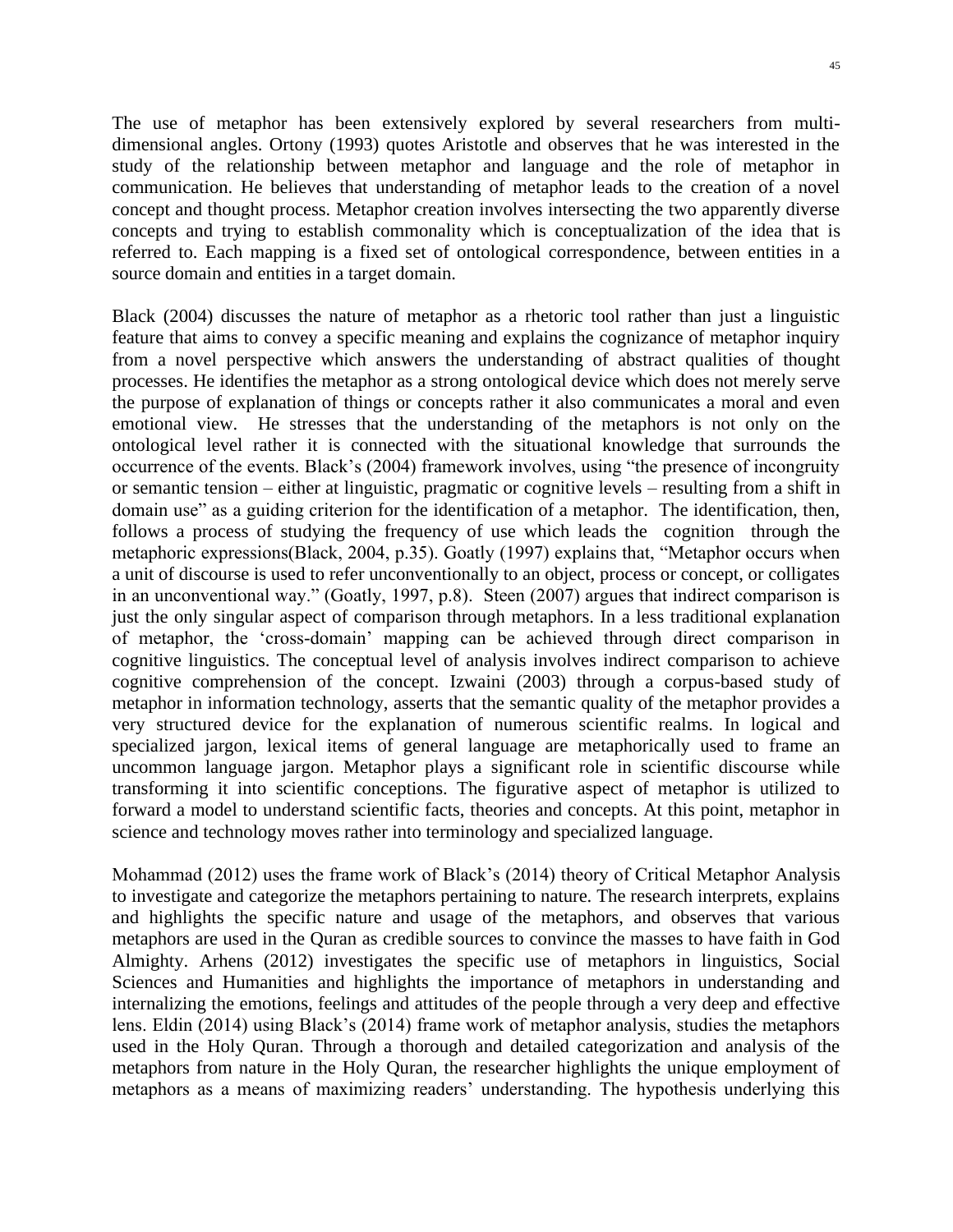new approach is that the conceptual metaphors penetrate our understanding of the world around us and they shape our attitude towards it.

Moser (2000) studies the link between the use of metaphors in everyday life experiences and organizational psychology and identifies the important role of metaphors in not only intersecting between the different categories of research as well as their unique role in presenting reality in terms of a translucent reference. Smith & Eisenberg (1987) investigate the nature of metaphors and highlight their specific role in articulating and understanding the thought processes and behavior of human beings. N'dung'u (2015) examines the role of metaphors in meaning construction and argues that frequently used metaphors in communicating messages generally curtail the cognition of certain concepts in linguistic use. The researcher explores the metaphors used in Nagugi wa' Thiango's novel, Matigari ma Njiruungi (1987) to foreground their importance in the conceptualization of the ideals of "governance, power and culture" (p.123). Peirce (2000) studies the construction of social identity, especially in the case of language acquisition and observes that it is a complex phenomenon and can be understood by keeping the power structures under consideration which influence the shaping of thought processes as well as their manifestations into behavioral patterns. He further, observes the attributes of identity construction as a multifarious, inconsistent, and dynamic process which is energetic, and can transcend the physical reality. In addition, identity is shaped through language and should be understood with respect to larger social processes.

The foregoing literature review suggests that though the metaphor has been studied with diverse lens but it has not been explored in the backdrop of identity construction. This gap thus forms the premise for the present study as it investigates the metaphoric manifestations in identity construction in the crime thriller, The Prisoner written by Omar Shahid Hamid. The study will further explore the conceptual mapping of the overt concepts to the covert meaning through the medium of metaphors.

## **METHODOLOGY**

The current study employs a combination of qualitative and quantitative method which construes data location, tabulation and category formation. This process is followed by an in-depth analysis of the categorized data. The study is informed by Charteris Black's (2004) framework of Critical Metaphor Analysis, which is an approach of inquiry of, "metaphor analysis that… aims to reveal the covert …intentions of language users." and which, "enables us to challenge existing ways of thinking and feeling about human behaviour and its relation to language." (Black, 2000, p.34). Metaphor is active in both the development of a conceptual framework for presenting new ideas and in providing new words to fill lexical gaps. Black (2004) considers conceptual analysis of the metaphors as a thought provoking and an innovative approach that provides intrinsic perception and conceptualization of the comparison by referring to the already established position of the objects, situations or processes. The current investigation uses descriptive closed study to collect data from the crime thriller, The Prisoner written by Omer Shahid Hamid. The focus of the study is the investigation of the types of metaphors employed by the author. The analysis uses Charteris Black's (2004) Conceptual Metaphor Analysis frame work, which involves the multi stage exploration process that construes the strategic outline including: "Metaphor Identification", "Interpretation" and "explanation" (p.37-38 ). The procedure used in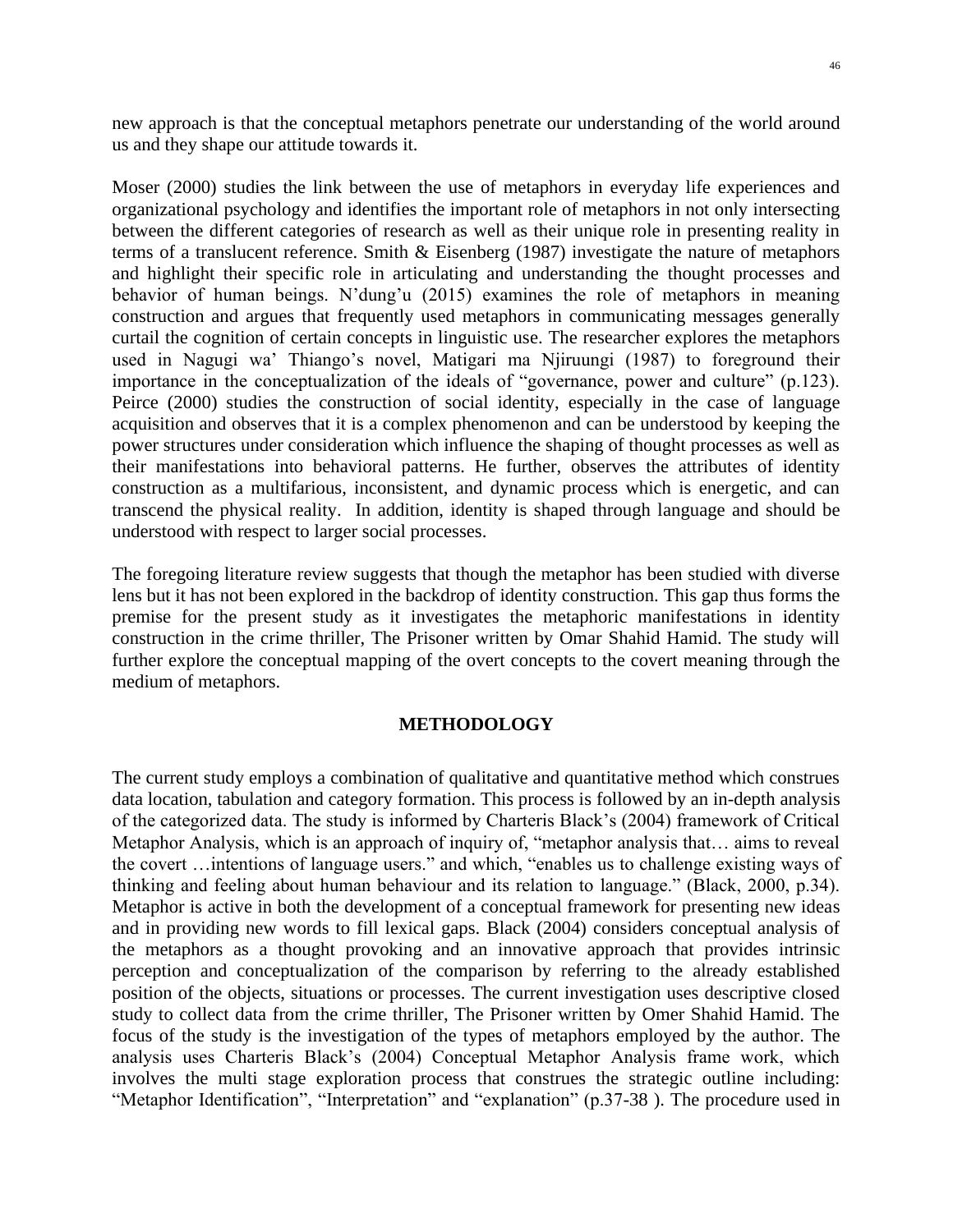the study is given in the following steps:

## **Metaphor Identification**

The first step of the analysis is based on the location of the metaphors in sample text as the delineation of the words that are metaphors need a very critical view as they are embedded in the texts. It is important to establish the presence of semantic "tension" between "the source domain" and "the target domain" which suggest meaning construction (Black, 2004, p. 37).

### **Metaphor Interpretation**

The second stage, "involves establishing a relationship between metaphor and the cognitive and pragmatic factors that determine them." (Black, 2004, p. 37) At this stage metaphor mapping is understood with regards to the metaphors and the conceptual reference - the target. The individual mappings establish links between the linguistic elements and the conceptual referrals, resulting in cognition of the intrinsic meaning.

## **Metaphor Explanation**

The third stage construes finding out the referred meaning that the target domain is mapping. Cognitive clarity is understood through the identification of the elements or characteristics that are mutually compared for the identity construction. The lexical representation of the intricate cognitive interface signifies the covert meaning that help in cross domain mapping. The arrangement of conceptual representations and conceptual keys and outline of the assessment of representation will support the ideology and functions through the interpretation of metaphors. There are many subtle and important implications for the metaphors. The study of metaphor conceptually enables the readers to comprehend the text intrinsically. Thus, metaphors allow us to understand a relatively abstract or inherently amorphous theme with reference to a more focused subject matter.

#### **ANALYSIS AND DISCUSSION**

A careful analysis of the text revealed the following categories of manifested metaphors:

| <b>Categories</b> | Frequency | <b>Examples</b>           |
|-------------------|-----------|---------------------------|
| Nature            | 48        | Dirt, earth, wind         |
| Animals           | 10        | Dogs, crocodile, predator |
| Clothing          | 3         | Pockets, dress            |
| Prison            | 9         | VIP, Prison               |

#### **Table: 1 Categories of Metaphors found in the Text**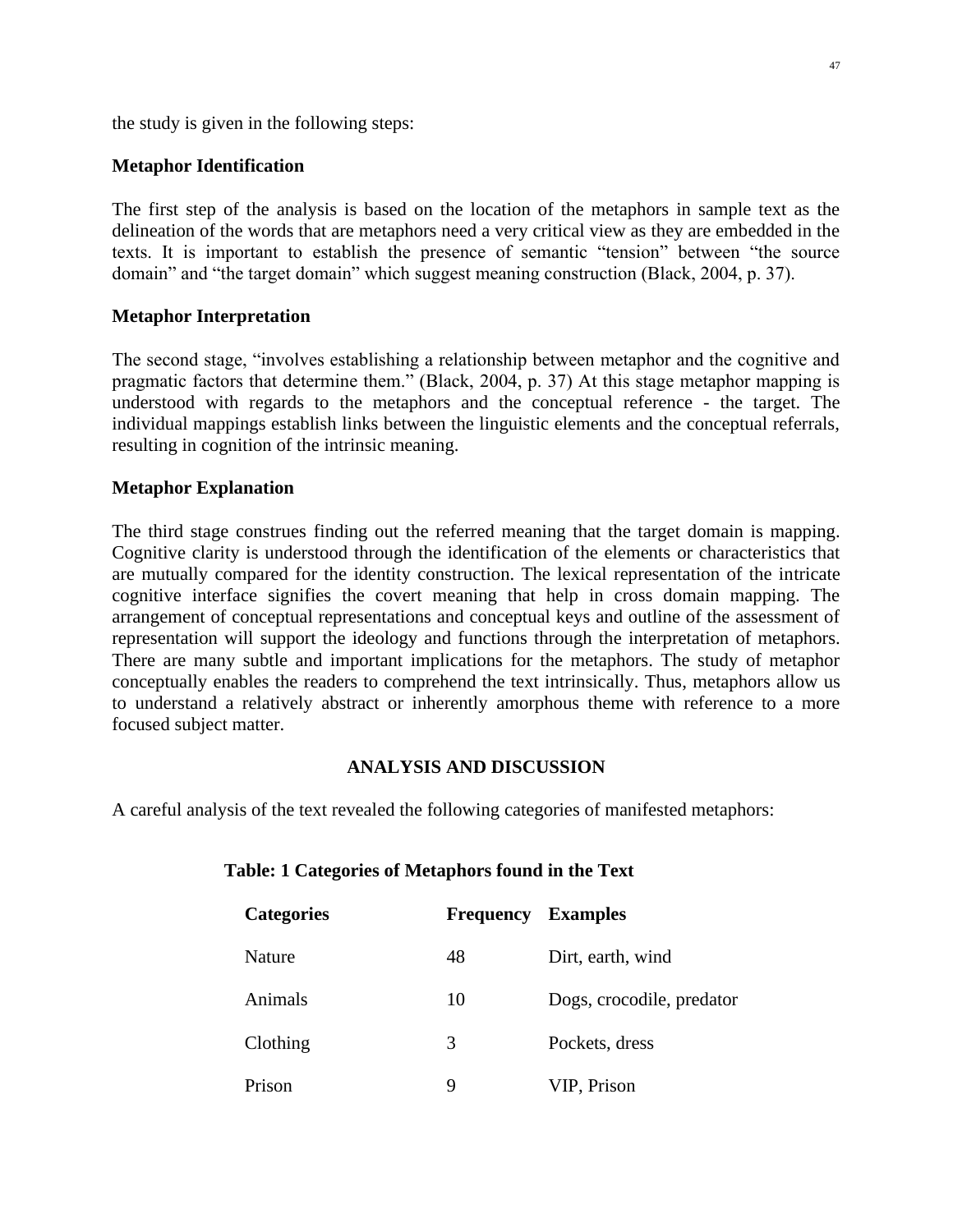| Power                      | $\mathbf{1}$   | Law                    |
|----------------------------|----------------|------------------------|
| Dust                       | 12             | Dirt                   |
| Religion                   | $\overline{4}$ | Jihadis, Christians    |
| Abusive                    | 9              | Green bastard          |
| Contextual                 | 4              | Orangi as maze         |
| Money                      | $\overline{4}$ | Stacks, Quaid e Azam   |
| <b>Human Attributes</b>    | 6              | Screaming nerve        |
| Game                       | 3              | Cards, cricket         |
| Time                       | 4              | 5 o' clock shadow      |
| <b>Extended Caricature</b> | 5              | Pakora, Hanuman,<br>Dr |
|                            |                | Death                  |
| <b>Names</b>               | 24             | Ateeq Tension, Adnan   |
|                            |                | Doodhwala              |

The interactional mapping of the target domain with the source domain foregrounds the use of metaphors in the novel to highlight the inner personalities of the characters having, covert schemas that stamp certain specific identity traits. The discussion focusing on explanation and analysis of the metaphors and their role in adding tangible details in enhancing the sensory perceptions is subsequently stated:

## **Metaphors from Nature**

It is generally observed that in literature, nature is assumed to have an inter-connected bond with mankind. Nature's role in literature is celebrated as a powerful source of happiness, rejuvenation and rebirth. The famous Romantic poet, William Wordsworth (1770-1850) in his poems, depicts nature as reverberating with positivity of life and therefore, the communion with nature is identified with emanating positive forces that play a central role in affecting human beings. In the crime thriller, The Prisoner, metaphors pertaining to nature are used in a subtle mode that unearths the deep and dense covert meanings and support the identity construction of the prominent characters in the novel. Out of the 150 metaphors identified in the current study, the maximum number of metaphors pertain to nature. There are over 65 metaphors from nature. The power of natural elements and their impact serves as a technique in bringing out the covert and hidden meaning by sharpening their understanding and influence, hence adding a highly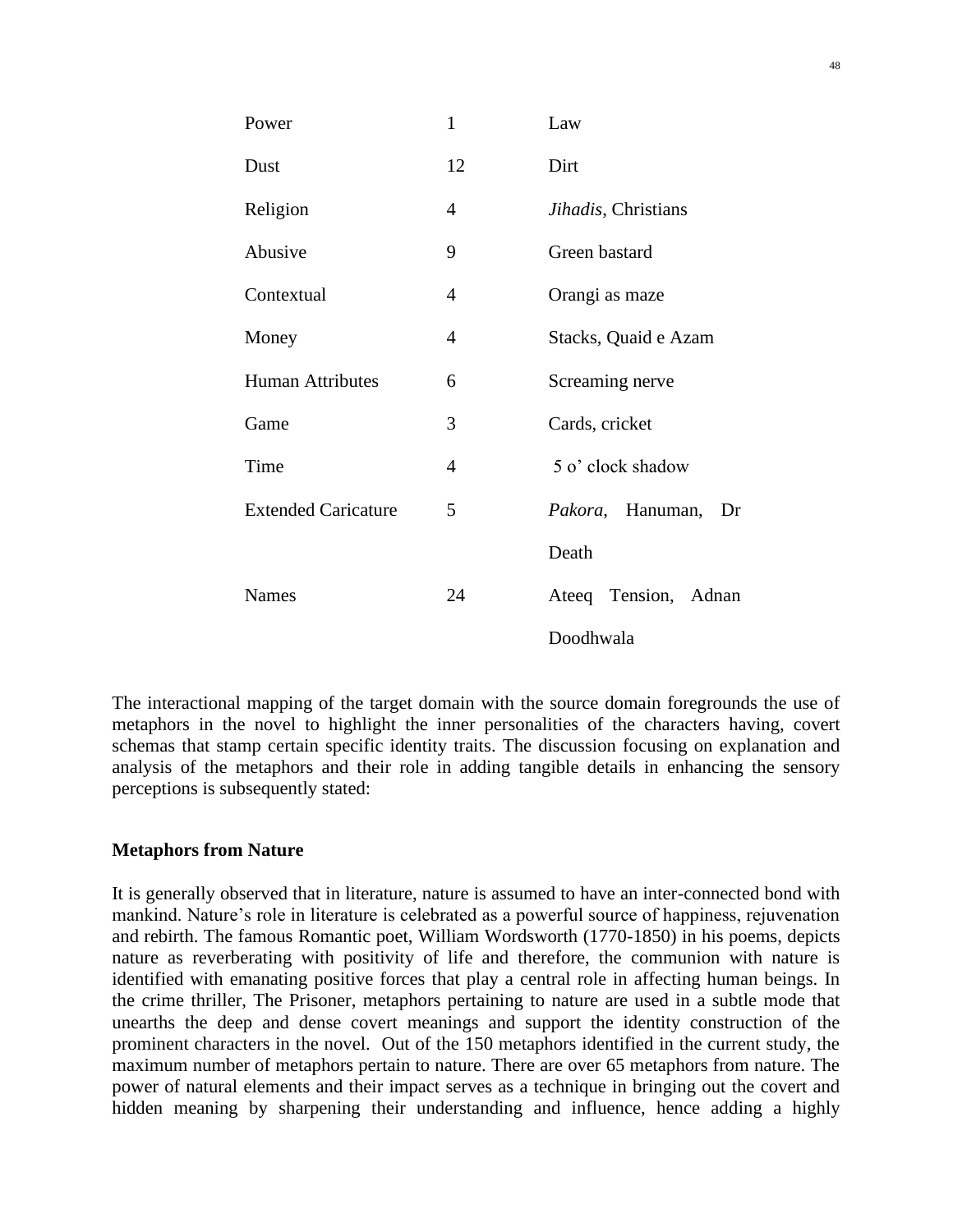powerful meaning to the text. The subsequent following examples will illustrate this technique.

#### *Bird*

The metaphor of "song bird" has been used twice in the beginning of the novel. Just as the birds sing, journalists also air their voices, i.e. ideas, thoughts, propaganda and information. The writer uses this metaphor to signify the character of the American journalist, whose role is news reporting and before his kidnapping, he was covering sensitive subject related to Jihadis. So, the writer appropriately uses the metaphor of "song bird". Akbar, asks, "Kyun, (why) Major sahib, looks like you've lost your American songbird?" (p.19). The same metaphor is repeated when Akbar confirms that the journalist has not been killed, rather his presence is secretly confirmed to be in Karachi, hence, Akbar says, "Your songbird is still in Karachi and he is still alive." (p.22). There is another covert, contextual information attached to it which is linked with the basic theme of the novel, i.e. the kidnapping and confinement of the American journalist. The songbirds are sometimes caged by people and await their freedom, similarly the American journalist was also confined and was awaiting his fate.

#### *Animals*

In this category, primarily the animals which are metaphorically alluded to, are predominantly ferocious or wild. The examples include, wolves, predators, dogs, sharks, stallions, etc., and second category includes smaller creatures like cockroaches, spiders and crawling insects. This prominent demarcation points at the two extremes of human inherent nature and the projected behavior; on the one hand his personality resounds with power, authority, strength, youth and control and on the other hand, weakness encompasses him when he is hunted, pushed to a nerve shattering experience or brought down, broken, trodden upon or deceived and trapped. For example, Akbar, the leading character, a police officer, hunts down a wanted hardcore political extremist, "Adnan Doodhwala". However, Akbar, is not given cover by his superiors, already caught in the quagmire of political corruption. Akbar feels that he was about to be thrown in front of the nefarious party workers who would devour him for capturing and killing their front man. Hence, he says, "Hanuman was willing to throw me to wolves over the killing of 'Adnan Doodhwala." (p. 239). Here the metaphoric manifestation of political party activists is extremely well mapped as the "wolves" synonymously portray the vicious, wild and uncouth behavior and stamp image of the political miscreants, who exhibit this vengeance and revenge drenched behavior to anyone who stands in their way of achieving their peculiar political agendas. The conceptual mapping of ferocious bestial nature of party mob with that of wolves is aptly achieved as both hunt and kill their prey.

### *Stallions*

Added to this category pertaining to the wild animals is, a thorough breed, "Stallion" which is more muscular, powerful and strong than the ordinary horses. In the novel, Akbar, is portrayed to have wild strength, power and persistence that makes him fearless and uncontrollable in crime fighting and dealing with criminal masterminds and their political allies and agents. He is ruthless and almost merciless in handling the criminal political extremists and has more enemies than friends. He metaphorically refers himself to a stallion, showing his untamed strength and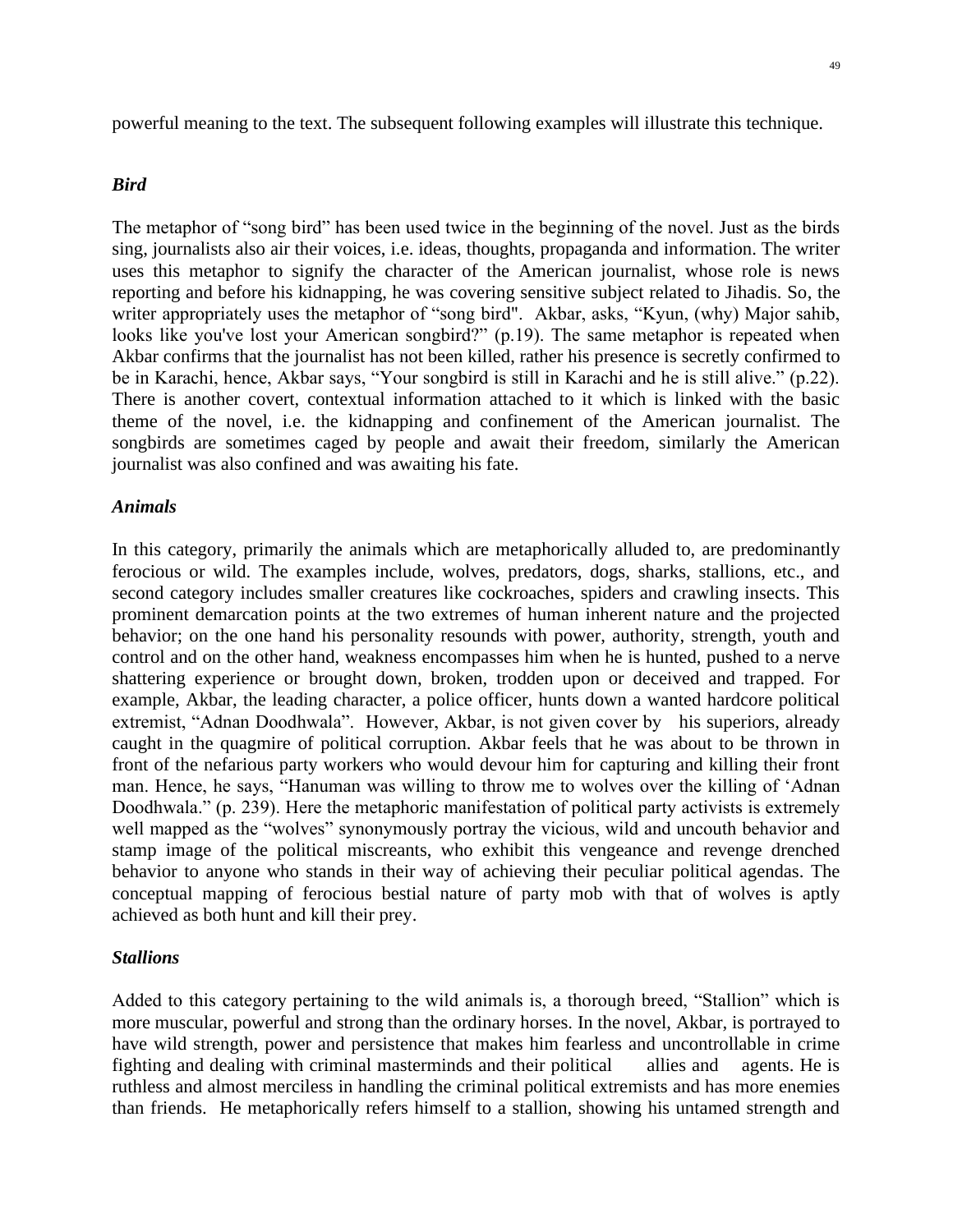courage as compared to another character, Maqsood Mahr, a DSP, who lacks both of these attributes. Akbar says, "If I come back, there can't be two stallions in the same field." But sarcastically remembers that "Maqsood was never much of a stallion. More of a donkey, really." (p. 229). Maqsood is alluded to a "donkey" which is traditionally considered to have little brain and is always used to carry loads. Maqsood is characterized as drenched in personal and professional insecurities, which he tries to substitute by offering his favors to the powerful people in power seats. His favors extended "from providing prostitutes and pimping to money extortions." (p. 229). The metaphor "donkey" is appropriately used to paint the personality of Maqsood Mahr who is always ready to pick and carry the load of the superiors to safeguard his post.

## *Scavenger*

Aligning the bestial nature of the characters included in the novel, is a comment on the real nature of Maqsood Mahr, who would go to any extreme to save his position, his post and his worth in the eyes of his superiors. The writer says, "That was the nature of the beast. Maqsood was a scavenger and, sighting a weakened prey, he would always swoop in to feast on the carrion." (p. 258). The statement contains multiple connected metaphors, including, "beast", "scavenger", "weakened prey" and "swoop". Maqsood is metaphorically compared to a beast. The nature of Maqsood is compared to the nature of the beast, who would, hunt and devour its prey. Similar to this concept, Maqsood is portrayed to have the nature of the predator who would kill to satiate its lust for food. He is also called, "scavenger" to exhibit the carnivorous streak of his real inherent persona that would wait to attack the "weakened prey". Maqsood would, wait for his opponents to become weak, and then he would plan his kill. The verb "swoop" is also related to the scavenger's diving while flying to attack its prey. Maqsood also awaits his opponent's weak moment, when he could take advantage and de-stable them as he did in case of Akbar who is framed and jailed for a murder he did not commit.

## *Sharks*

The writer in the novel, The Prisoner uses the metaphor of shark, though for only once, yet the meaning it conveys is highly critical. The writer says that "Sharks were circling" (p. 256). The metaphor of sharks is used in the text to represent cruel, taxing and vicious nature of journalism also known as paparazzi. The paparazzi is a globally known term to identify the vicious side of journalism that actually hunts the celebrities in order to seek their personal information for the sake of increasing their newspapers' or channels' ratings. Even the royal families, celebrities and prominent political figures are not spared from the spying and chasing. The fatal car accident of Princess Diana is a phenomenal example related to the paparazzi and yellow journalism.

Curry (2000) quotes Princess Diana's brother, who talks about the paparazzi and says that Princess Diana, "… talked endlessly of getting away from England mainly because of the treatment she received at the hands of the newspapers." (p.945). In the novel included in the current study, after the death of a political leader, the SP Constantine observes that there was an uproar in media which was pressurizing the government to take extreme measures against the police officials involved in the incident. This shows the callous and highly critical role of media in disheveling the lives of people. Media was cruelly over excited over the death of Chandio and hence, wanted to blame police personnel for the murder. The journalists are compared with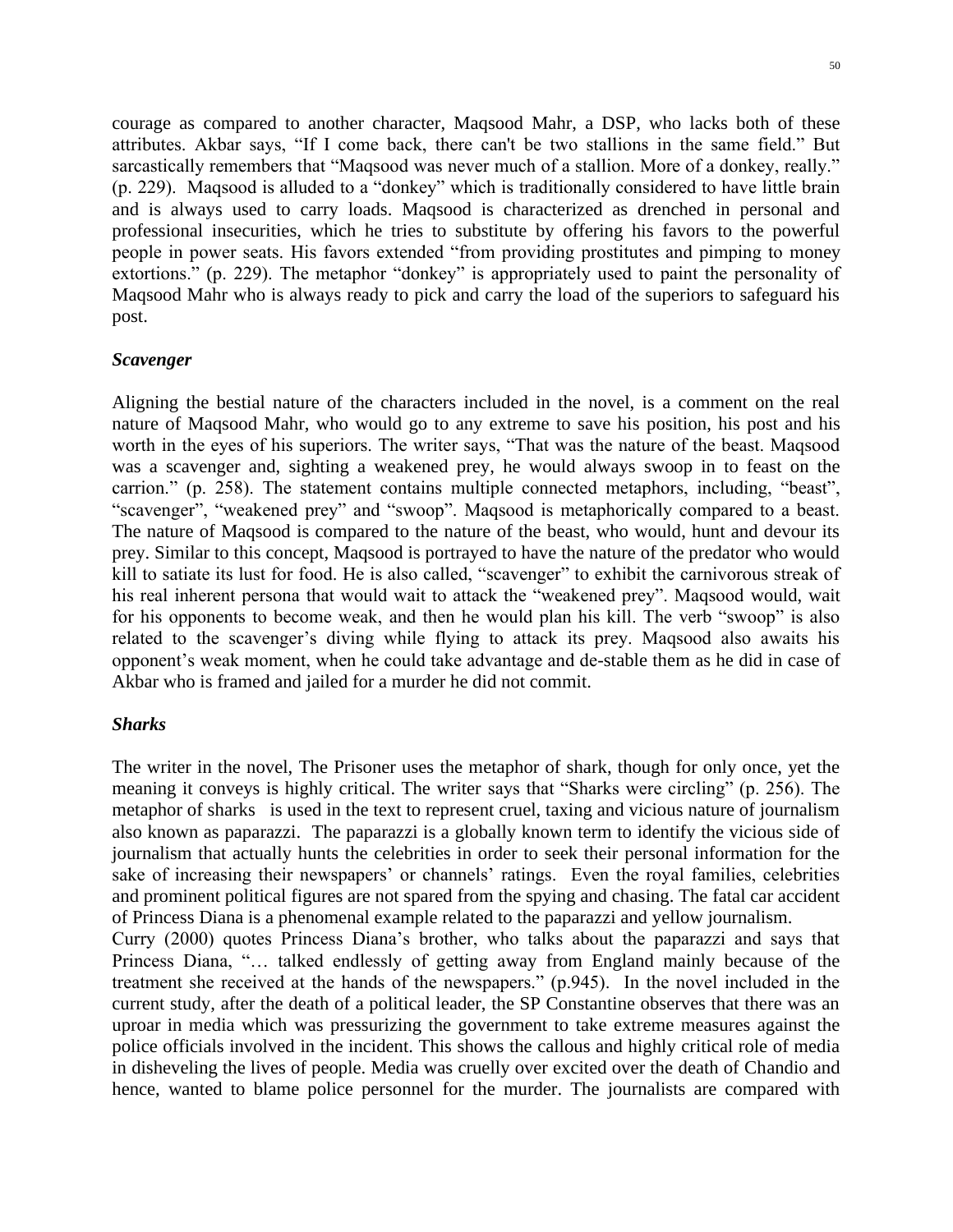sharks as sharks encircle their prey and wait for one limp or slack movement, before the final fatal attack, similarly the journalists were encircling the police headquarters, with a desire to make the final blow in terms of blaming Akbar for the murder he never committed. This role of journalism is often repeated in social media, through the term, 'lifafa journalist' (yellow journalist) which characterizes the negative role that the journalists play for personal gain.

## *Predator*

The metaphor of "predator" is used in the novel to show the heinous personality of Ateeq Tension who is a political miscreant and corrupt party leader, involved in extortion, arms and drug deals and thrives on violence and killings. When he is caught and dealt with by the police, he wanted revenge. But he could not take personal revenge against the police officer who arrested him. Hence, "Tension has a look of a predator whose prey had managed to run away at the last instant." (p. 196). The use of this metaphor is synonymous with the overall portrayal of the wild and unleashed aggression and violence, that is how the political party is shown to have ruled the city. The characters involved with the political activities are merciless and attack the weaker ones. Again the power shift is conceptualized as previously discussed Akbar's role has been of a strong "Stallion" but since he is caught in a situation where he could be used as a scape goat to hush the uproar from media and political circles, hence he becomes the "prey" and Ateeq Tension becomes the "predator".

## *Animal Fury*

Related to the violence and animal nature, another metaphor that is used in The Prisoner is "animal fury". In the novel, Yusuf Chandio, is presented as a reputable party leader, who laments his brother's murder but then in a fit of anger he, "……rose with an animal fury and stabbed a finger at a startled Dr Death," (p.255). In this metaphoric expression the same concept of wild, unleashed bestial nature of Yusuf is hinted at. The character is shown to exhibit such behavior that is rampant with violence and corruption which is limitless. The high-sounding word, "rose" is used in the sentence to show the symbolic transformation of a desperately lamenting man to a ferocious beast, full of vengeance and rage.

## *Crocodile*

Crocodiles are ferocious predators and beasts of prey. The apparently slow looking humongous animals are fast attackers and can easily kill the other predators as well. In the novel, Akbar compares himself with crocodiles, who, "… were all lying on the sandy bank, waiting for stray morsels to be thrown at them. The animals were endlessly patient. They reminded Akbar of himself." (p.318-319). He thinks that as these beasts were waiting for food to be thrown to them, he has also been waiting for the chance to be given to him to salvage himself and fight the crime and bring the lawless people to justice. He was arrested and jailed for the murder he did not commit. However, his being in prison, served the purpose of some people both in the police department and in the political party, who cashed his absence from duty for some time. But he was dormant and was made to wait for the chance which he got in terms of locating the kidnapped American journalist as a bargain for his freedom from prison and reinstatement to his post. His move was slow yet strategically fatal similar to the lethal and deceptive posture of the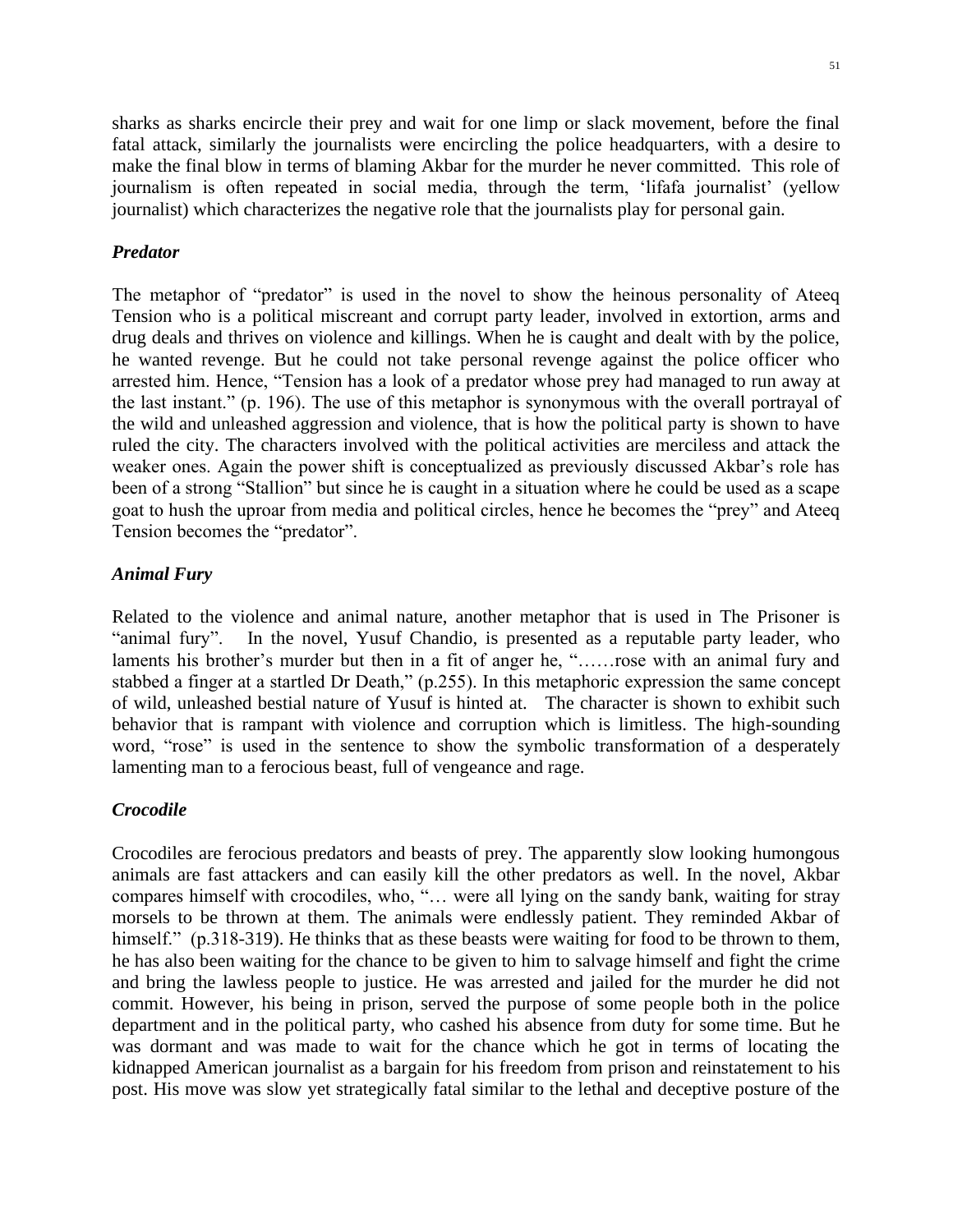crocodiles, who would pretend to be asleep yet are actually waiting for their prey.

#### **Metaphor of Money**

Money in the hands of poor is need and in the hands of rich is power. The metaphor of money is used in a very subtle manner in the novel. Money is portrayed to be the example of utmost power which has a unique and compact power of marketing anything and everyone. It is this concept with which Home Minister says, "Persuading is much easier with the help of Quaid e Azam." (p.216). The metaphor of Quaid e Azam is a multi- faceted metaphor that is steeped in socio-political censure with its apparent meaning of terming currency notes as Quaid e Azam and undercurrent cognitive structure that hides a very deep and dense meaning. The currency notes of Pakistan have a very special print of the picture of Quaid e Azam. The character's use of the persuading power of the currency notes, outlines the salability of all norms, favours, allegiance, decisions and political and national agendas. With the rampant corruption, people involved in the game of money making, have put a price tag on everything and everyone. But the underlying meaning of the metaphor of "Quaid e Azam" is very pinching with its extremely satirical connotations. Quaid e Azam, the great leader of Pakistan, whose vision concretized the dream of a separate homeland for the Muslims of the sub –continent, had the power and personal enigma to impact people, impress upon them, guide them and lead them on. The particular metaphoric employment of his title for the fraudulent use of money, conjoins the power of persuading and leading of money with the Quaid's name on the one hand and on the other, it reflects the baseness of the system and rampant corruption that would positively make people sell their souls to the devil, for the vicarious satiation of their lust for power and personal gains. Corruption is shown in the novel to be so cancerous that the corrupt are ready to sell their ideals, national interests and vision as a nation for the sake of monetary and political power. Hence, the metaphor of money is used to signify the power of money as, in the novel, The Prisoner, the writer comments, "Old enmities could be buried, for the right price." (p.215).

#### **Metaphor of Prison**

The metaphor that resounds throughout the novel included in the research study is of "prison" and "prisoner". The metaphor of prison holds a very significant position as it has sociopolitically rich undertones. The title of the novel is, The Prisoner which is an overarching metaphor and is reflected varied situations. From the word, "prison" that "… was stenciled on the side door." (p. 61) of the police vehicle to the comparison of jail to the Ivy League, the metaphor of prison is repeated many times. In a highly critical way, the writer exposes the criminality of the political system. The writer comments, "Jail was for sub continental leaders what Oxbridge or the Ivy League were to their western counterparts- a finishing school where the true Pedigree of a leader could be given its final touches." (p. 243). The metaphor of jail is pertinently contextual, keeping the political anarchy presented in the novel in particular and in the sub-continent in general. Being jailed, for the political activists and extremists, is something to be proud of. The political discourses that are generated during the political power show categories of the prison as something that qualifies a leader. Hence, the writer critically compares the concept of being jailed to acquiring a degree from famous high ranked universities of the world.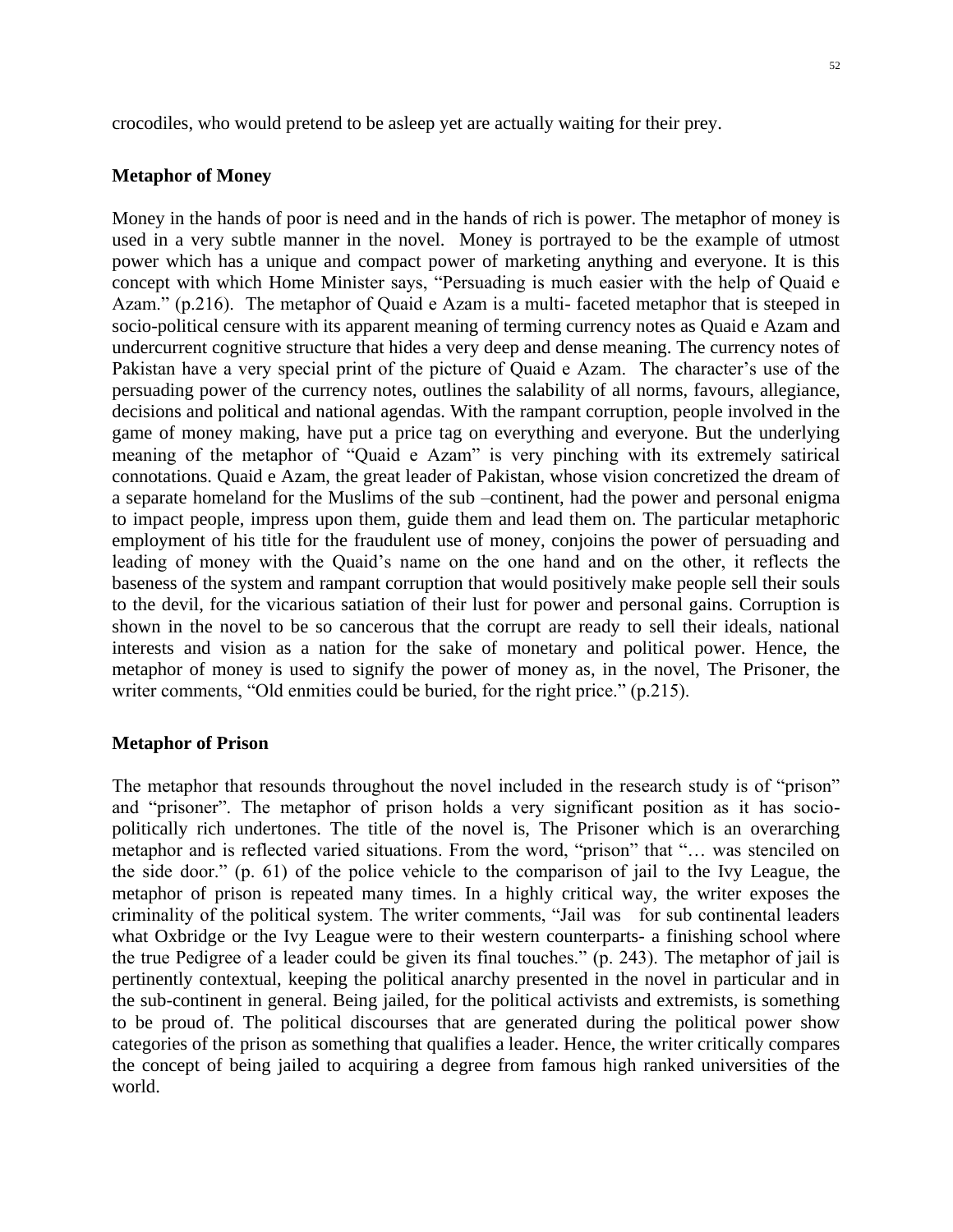#### *VIP Prisoner*

The writer employs another metaphor related to the prison in a very cryptic comment as, "Rommel was living alone in a guest room on the Bleak House premises. The room he was staying in had been built to house VIP prisoners." (p. 124). The metaphor of VIP prisoner is very ironic as it sheds light on the corrupt judicial and political system prevailing in Pakistan where the prisoners get privileges due to their positions and financial and political standings. This is a very severe social critique where by the writer hints at the tipped balance of justice system which has double standards for the rich and the poor.

In the text under research, a significant and fore boarding conceptual metaphor of "prisoners of our own destiny" is repeated twice at the climax of the story. The use of this metaphor at the concluding section of novel is very important as it outlines the undercurrent power play of destiny with which one cannot fight. The characters, especially the lead characters, Akbar and Constantine in particular and the rest of the characters in general are the prisoners in their own lives. The concept is very philosophic as it refers to the helplessness of man to ride against the tide- his fate. At one occasion, Akbar talking about the, events of his recent past that upturned his life twice, says, "In the end, I am what I am, I cannot break out of this cycle and my friend we are all prisoners of our own destiny." (p. 314) and at the climax of the novel, Constantine reiterates the words of Akbar as, "What was it Akbar had said? In the end, we are all prisoners of our own destiny? And so was it." (p.342). The entire story is set in such a manner that the characters, whether good or bad are caught up in their own problems, may it be their personal trauma or professional ordeal, are imprisoned by their fate and cannot escape it. That is the major reason the metaphor of prisoner is reverberating throughout the novel.

#### **Lexicalized Metaphors**

There are numerous lexical items that are employed for the metaphors. The use of specific words reflects the hidden and the apparent meanings that characterize the personality of the characters in diverse situations. In one of the examples quoted from the text, Major Rommel shares the dire need to see Akbar, and tells him it was a "… matter of great urgency." (p.10). The word, "great" is used to qualify the "urgency". But, "great" is indicative of having a grandeur, a supreme stature. However, the usage of the word "great" signifies the writer's emphasis on the importance of the meeting between Major Rommel and Akbar.

#### *Power Words*

The writer uses certain metaphors signifying power and supremacy, as well as exposing the class differences. Such metaphors are carefully embedded in the text. For example, the writer comments that "Zamzama was a haunt of the wealthy and well heeled." (p. 106). Zamzama is a commercial area that is located in a very posh area of Karachi. Hence the term, "well heeled" is appropriately used as it signifies the well settled and comfortably residing elite. The kidnapping of the American journalist takes place in Zamazama. The writer further says that the residents of that area never faced such events rather such incidents took place in the areas like Lyari, Kati Pahari, Nazimabad inhibited by poor communities. In another example, Akbar says, "We are law!" (p. 86). The utterance bears a deep socio-political underpinning that points at the power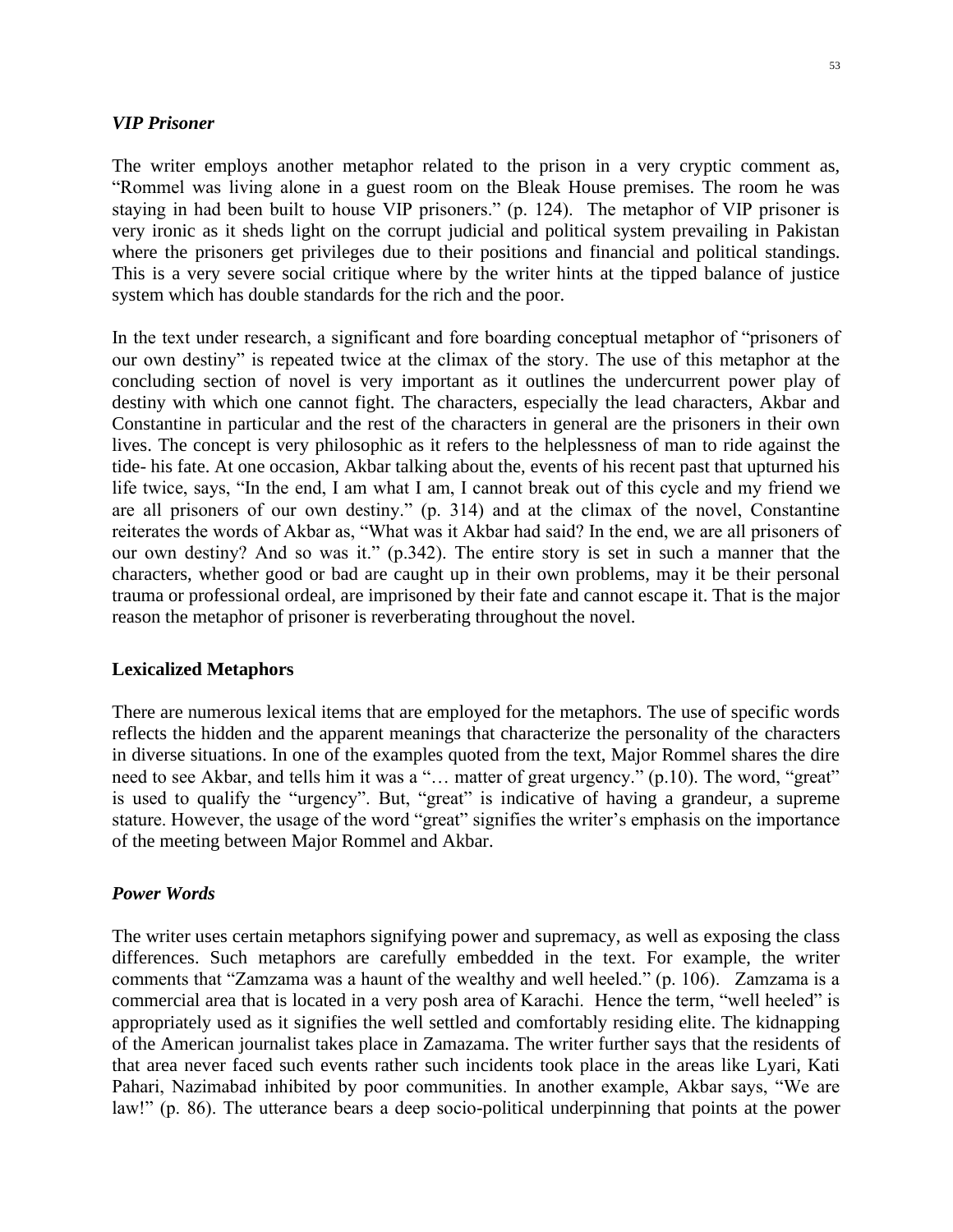positions of the personnel associated with the police, political parties and agencies which in retrospect shape and create the personalities of characters.

#### *Abusive words*

The novel includes certain metaphors to foreground the contextual biasness between the civilian and army or police and hence, the writer portrays the lead character's anger at the involvement of the inexperienced army officer in the investigation. Hence, "Constantine was in a shitty mood." (p. 26) because he thinks that, "…bloody two-bit major." would not be able to solve the case and it was, "Just like Tarkeen to send poor green bastard." (p.22). The purpose of the use of the abusive lexical items as metaphor is to stamp the image of other's persona. In the novel while reflecting upon the moral corruption of the police department, a very satirical metaphor of, "Bureaucratic whore" (p. 191) is used to exhibit the baseness of the character of the IG Prison, who was willing to please any one at any cost just to save his job. Hence, the writer mentions him in the novel as, "He was a man willing to do anything to cling to his job." (p.191). The specific use of this metaphor identifies the presence of such characters in our societal set ups where for the personal gain, people would go to any length and fall to the abysmal depth of degradation.

## **CONCLUSION**

The study attempted to investigate the specific use of metaphors in the crime thriller, The Prisoner as the mode of image stamping and identity construction, from the cognitive perspective. Working within the framework of Black (2004), the analysis of the metaphors foregrounds the identity construction through a very intelligent use of metaphors. The readers are introduced to the diverse set of characters, interspersed throughout the novel and are provided with a cross sectional view of their covert personalities. Hence, the cognitive fabrication of the identities of the characters is achieved through the strategically structured metaphor manifestations. By referring to the diverse characteristics of apparently dissimilar objects, natural elements, and concepts, Omar Shahid Hamid has been able to create identities and bring out their intrinsically concealed characteristics that are mirrored through the metaphoric expressions. The study concludes that cognitive metaphor analysis resonates strongly with psycho social multidimensional characterization by the writer, Omar Shahid Hamid.

#### **FUTURE RECOMMENDATIONS**

The present research suggests that in order to have a deeper understanding of the impact of metaphors on the meaning making process, further studies with other perspectives including philosophic values, belief systems and socio-political situations could be carried out.

#### **REFERENECS**

- Ahrens, K. (2012). Metaphor Analysis: Research Practice in Applied Linguistics, Social Sciences and the Humanities by Lynn Cameron and Robert Maslen (Eds.) London, UK: Equinox, 2010. ISBN 9781845534479
- Black, J. C. (2004). *Corpus approaches to critical metaphor analysis.* Palgrave Macmillan.